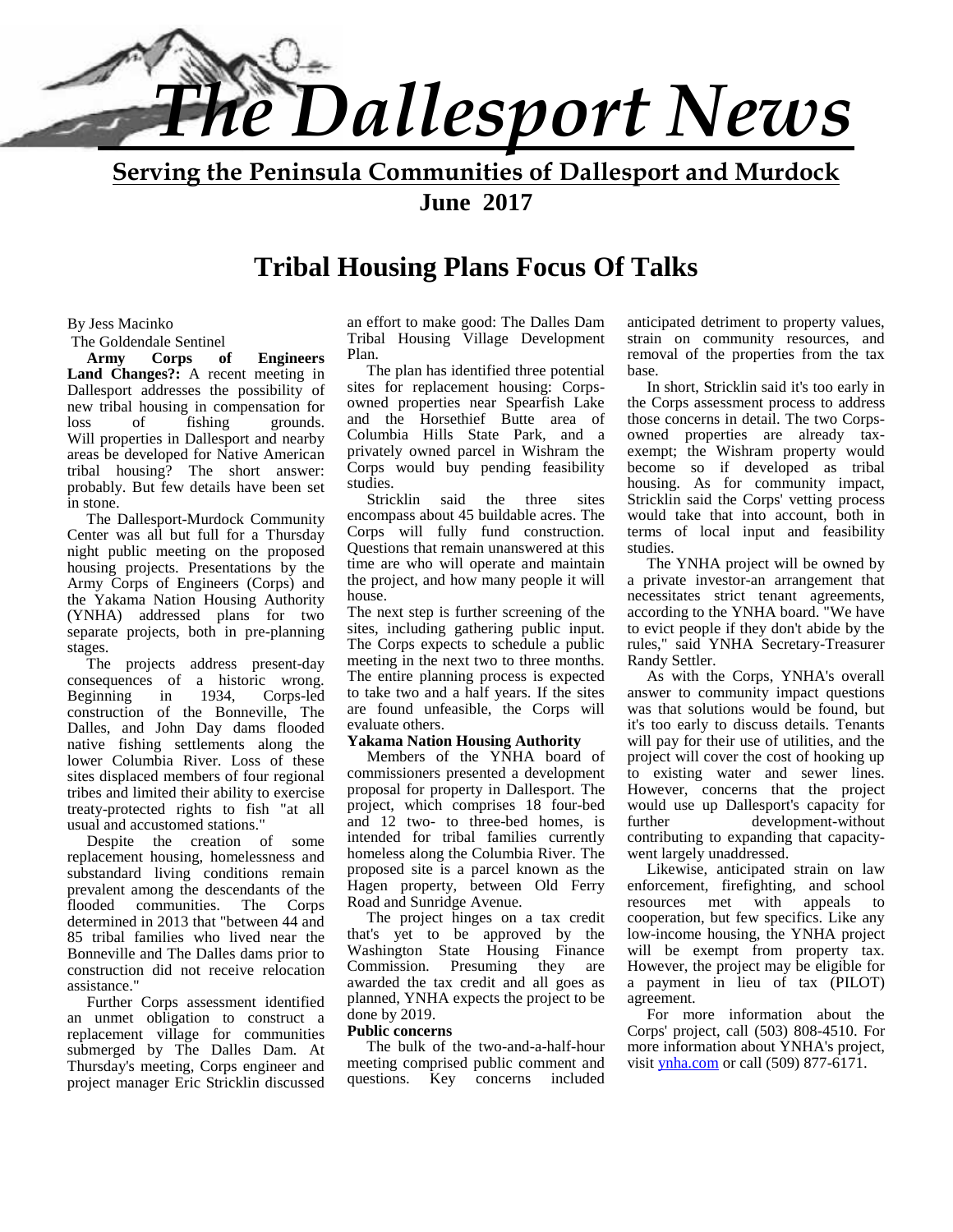#### **Book Report By Judy Bane Only Beloved by Mary Balogh**

If you like historical romance fiction, this is the author to go to. A wonderful writer, she gives us romance, good plots and characters to remember. I eagerly look forward to any new books she puts out.

From the legendary New York Times bestselling author of Only a Kiss and Only a Promise comes the final book in the rapturous Survivor's Club series, where the future of one man will be decided by a lost - but never forgotten - love . . .

For the first time since the death of his wife, the Duke of Stanbrook is considering remarrying and finally embracing happiness for himself. With that thought comes the treasured image of a woman he met briefly a year ago and never saw again.

Dora Debbins relinquished all hope of marrying when a family scandal left her in charge of her younger sister. Earning a modest living as a music teacher, she's left with only an unfulfilled dream. Then one afternoon, an unexpected visitor makes it come true.

For both George and Dora that brief first encounter was as fleeting as it was unforgettable. Now is the time for a second chance. And while even true  $\frac{\text{meeting}}{2017}$ love comes with a risk, who are two dreamers to argue with destiny?

#### **Free Museum Admission**

Columbia Gorge Discovery Center and Fort Dalles Museum are participating in the 2017 Blue Star Museums, a program that offers free admission for all active duty, National Guard and Reserve military personnel and up to five family members, from Memorial Day weekend beginning May 27, through Labor Day, September 4, 2017. Free admission is available upon the display of an appropriate ID card. The military ID holder can either be an active duty service member or other family members. The active duty member does not have to be present for family members to use the program. A family member of active duty military may include a spouse or child, aunts, uncles, grandparents, etc. For more information about Columbia Gorge Discovery Center, phone (541) 296-<br>8600 ext. 201. or visit 8600 ext. 201, or visit www.gorgediscovery.org. For information about Fort Dalles Museum, phone (541) 296-4547 or visit www.fortdallesmuseum.org.

#### **Maryhill Museum Narrating the Landscape: Print Culture and American Expansion in the 19th Century June 3, 2017 2:00 PM - 3:00 PM**

**http://www.maryhillmuseum.org** Join author and art historian Matt Johnston for a look at how mass produced visual material – illustrated railroad and steamboat guidebooks, tourist literature, geological surveys and ethnographic studies – brought new meanings to the interplay of time, space, and place as American continental expansion peaked. In his new book Narrating the Landscape, Johnston, an associate professor of art history at Lewis & Clark College, reveals the crucial role of print and visual culture in shaping 19th-cenutry America, offering fresh insight into the landscapes Americans beheld and imagined during this formative era. Program will be followed by a book signing; books available in the Museum Store. Admission to event free with museum admission.

Maryhill Museum of Art, 35 Maryhill Museum Drive, Goldendale, WA Contact Information: (509) 773-3733

#### **Genealogy**

Jan Bony, OrGenWeb state coordinator will be our speaker at the next CGGS meeting and program on **June 10, 2017**. Jan is well known in the genealogy community and volunteers for RAGK (Random Acts Of Genealogy Kindness) and hosts several counties on OrGenWeb. Jan is from eastern Oregon but lives in Vancouver Washington and is well versed in Washington State genealogy news as well. She is a volunteer for various historical groups and is currently volunteering on the Champoeg 175th Anniversary Celebration "Birth Of Oregon" . She is also scheduled to attend our Genealogy Jamboree in October as one of the key speakers for the event. As a lover of history & genealogy, Jan will be presenting a power point on the USGenWeb Project, with an emphasis on some Special Projects, along with the ORGenWeb and WAGenWeb projects, to help those searching for their families and histories on the internet. The Columbia Gorge Genealogy Society meets the second Saturday of each month at 1:00 pm at the Columbia Gorge Discovery Center, 5000 Discovery Drive, The Dalles Oregon. For information or questions, please call Georga Foster at 541-296-2882 or the Discovery Center at 541-296-8600.

#### **Goldendale Library** *Tuesday, June 13th, 5pm* **Weird Washington with Jeff Davis**

Washington is home to some of the weirdest travel destinations, scariest legends, and most colorful folks in the United States. With cameras and notepads, Jefferson Davis and Al Eufrasio boldly ventured the highways and byways, backroads and forests, shorelines and mountaintops to investigate all the state has to offer. Jeff Davis will provide you with highlights from the book, and some behind the scenes reminiscences. 131 West Burgen St. Goldendale

#### **Legal Clinic**

Legal Clinic for victims of crime. Domestic violence, Assault, elder abuse, identity theft, fraud, or property crime. Programs for Peaceful Living  $2<sup>nd</sup>$  Thursdays at 10:00 am, 115 W Steuben St. Bingen and 4<sup>th</sup> Thursdays at 11:00 am. 116 W Main St. Goldendale

**Klindt's Bookstore** 541-296-3355

315 E. 2nd Street, The Dalles

Hours: Mon. – Sat. 8:00 am– 6:00 pm Sundays 11:00 am - 4:00 pm

**The Dalles/Wasco County Public**

**Library** 541-296-2815

722 Court Street, The Dalles **HOURS:**

Monday-Thursday 10 a.m. to 8:30 p.m. Saturday: 10 a.m. to 5 p.m. Closed Sunday

*\*FREE wireless Internet access* inside the library and on library grounds.

**White Salmon Valley Community Library** 509-493-1132 - Town & Country Sq. White Salmon Open Tuesdays 10:00 am - 8:00 pm Wed.-Sat. 10:00 am - 6:00 pm

 *\*FREE wireless Internet access*

#### **Goldendale Community Library**

(509) 773-4487 131 West Burgen Street Goldendale,

Open M Tu W Th F Sat 10-6:30

#### **Bookmobile**



Fort Vancouver Regional Library 1-888-546-2707

**Tuesdays June 13th., 27th . Murdock 10:30am – 11:15am Wednesdays June 7th., 21st Lyle Market -10:40am-11:30am Dallesport School- 12:30pm – 3:00pm**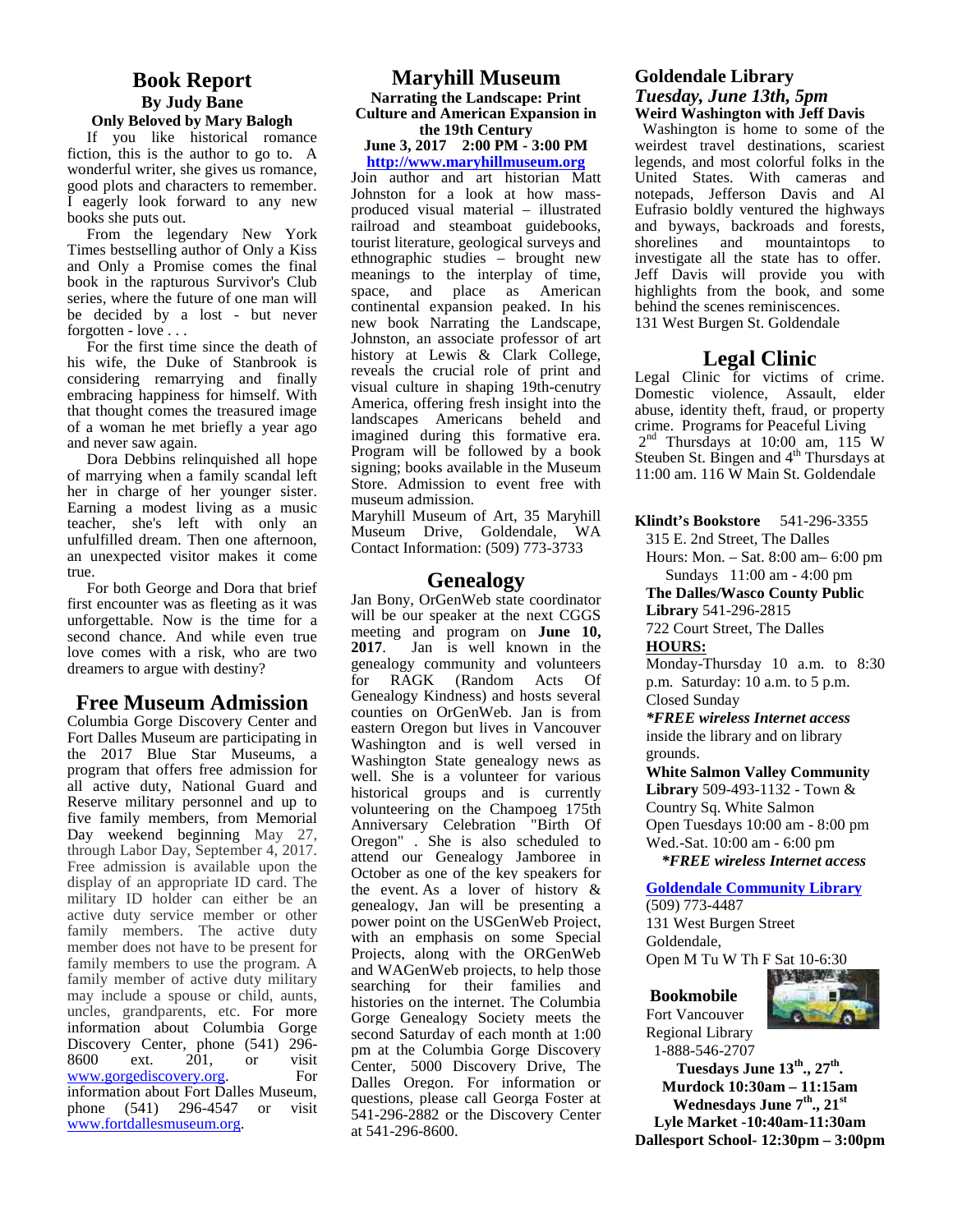#### **Community Council Corner By Renee Briggs**

This column is a service to the Dallesport and Murdock communities. We understand that not everyone is able to attend our monthly Community Council meetings. Therefore we report what was discussed at those meetings. If there are problems in our community, it is not our intent to single out any one person, but to report a problem that was brought up at one of the meetings. If you would like your voice heard, please attend our meetings. We welcome your input.

 Please join us for the next Council meeting on **June 8<sup>th</sup>**. **7pm** at the  $\alpha$ Dallesport Community Center.

**Guest speaker** will be Susy Wilson of W.O.W. Weed. She will talk about the many statistics and data on the legal cannabis industry across the state and the info for Klickitat County as well.

#### **OSOS Hearing Notice**

NOTICE OF PUBLIC HEARING NOTICE IS HEREBY GIVEN that the Klickitat County Board of County Commissioners will hold a public hearing on **Tuesday, June 20, 2017** beginning at the hour of 2:15 PM in the Klickitat County Commissioner's meeting room, 205 S. Columbus, Room 101, Goldendale, WA 98620.

THE PURPOSE of said hearing is to hear all interested taxpayers that wish to testify for or against an application for classification or reclassification as open space land for current use tax assessment under the Open Space Taxation Act as follows:

Friends of the Columbia Gorge Land **Trust** 

John Nelson, Trustee

Application #OS-OS-2017-01

Classification to Open Space Open Space Current Use Classification

Parcel No.

25 Total Acres

THE BOARD OF COUNTY COMMISSIONERS may take action to approve, approve in part, deny or continue this matter to a set time and place.

Dated this 9th day of May 2017. BOARD OF COUNTY COMMISSIONERS JIM SIZEMORE, CHAIRMAN

#### **PUD Outage**

Klickitat PUD has a planned a power outage coming up, and it will impact your electric service.

#### The outage will take place on Saturday, **June 10th, starting at 11:00PM and lasting until 8:00AM on Sunday, June 11th.**

This outage will be for BPA to perform critical maintenance and will affect all customers in the towns of Dallesport, Murdock, Oak Creek Rd, the Dallesport Industrial Park, the Stacker Butte microwave and communication sites and portions of Hwy 14 including Columbia Hills State Park.

The times stated for this planned outage are based on the best There<br>information we have available ahead of county's information we have available ahead of time, so please be aware that the power could come back on at any time without prior notice.

If you have any questions, please do not hesitate to call 1-800-548-8357 and ask for the Operations Department.

#### **K.C.F.D. #6 Dallesport/Murdock Fire Dept.**  $\frac{L}{h}$ **June 17th . 7-10 am**

**Dallesport fire station All proceeds go to the Dallesport Fire Department Building Fund….. All you can eat Pancakes Endless Coffee & Juice… \$5.00 per Person**

#### **Neighborhood Watch**

A Dallesport Neighborhood Watch program is being developed by Anthony Rizzi of the Klickitat County Sheriff's Posse and the Community Council. The organizational meeting will be at the Dallesport Church of Christ on **June 1, 2017 at 7 pm.**

#### **Dallesport Water Dist.**

P.O. Box 131 Dallesport, WA 98617 If you have any questions regarding your water system, please feel free to contact us: Dave Griffin, DWD Manager 541-980-6756, www.dallesport-wa.org or dwdmanager@qnect.net Jana Greenfield DWD Clerk 541-980- 6514, or <u>dallesportwater@gmail.com</u> Comm<br>Manthly meetings are held an the and Army **Monthly meetings are held on the 2nd Wednesday of every month at 6:00pm at the Dallesport Community Center.**

#### **Pot Ban Made Permanent** By Jess Macinko

The sunset clause has been repealed, cementing Klickitat County's ban on marijuana business.

 The Board of County Commissioners accepted a planning commission recommendation to repeal the sunset clause of Ordinance O063015, which prohibits the establishment of new marijuana businesses and limits expansion of pre-existing ones.

The repeal means the ordinance no longer has an expiration date. Barring future action by the board, it will stand as county code.

There may be a silver lining for the established growers, processors, and retailers. Though the ban limits expansion of pre-existing businesses, Planning Department Director Mo-chi Linbad said businesses *established before Oct. 21, 2014* should be able to expand or make improvements concurrent with limits defined in their original licenses. Linbad advised businesses to contact Planning Department with improvement proposals to determine their eligibility*. Goldendale Sentinel*

#### **Dallesport Community Residents Meeting**

Dallesport residents are encouraged to come to a open microphone forum to present their questions on the US Army Corps of Engineers: The Dalles Dam Tribal Housing Village Development Plan that was presented to the Dallesport Community Council at the last monthly meeting.

Each Dallesport resident will have up to 4 minutes to ask questions that will be logged and given to the US Army Corps of Engineers to help them develop their plan.

#### **Monday June 5th, 2017 6:30 PM to 9:00 PM**

Dallesport Community Center and the second opportunity will be **Monday June 19th, 2017**

#### **6:30 PM to 9:00 PM**

Questions for the Yakama Nation Housing Authority will also be taken and logged and presented to them for answers.

Please note that there is a FOUR MINUTE time limit at the microphone. Later this summer the Dallesport Community will be hosting the US Corps of Engineers public input sessions and forums, those dates are yet to be determined.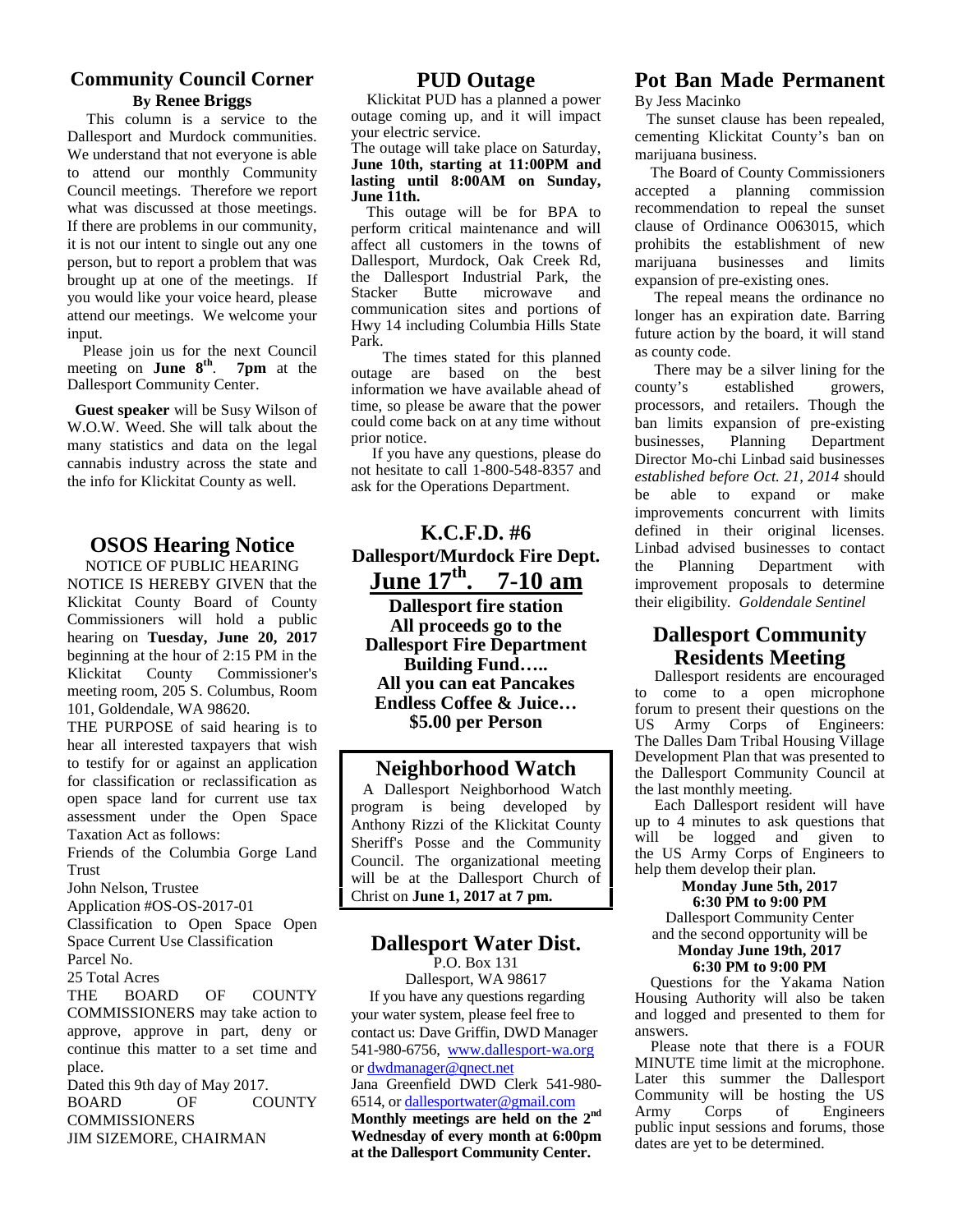#### **Dallesport Community Council Meeting Update By Bill Morris**

The Army Corps of Engineers gave a presentation in which they explained their part of Buying and TRANSFERRING lands for Indian housing and land replacement. The Sites given were Spearfish Lake, Horse Thief Lake and Columbia Hills State Park - Crawford Oaks as well as a site in Wishram Heights that is a ready to build subdivision.

The Yakama Nation Housing Authority gave a presentation about the Dallesport " Hagen Property Site ", highlights of the presentation were Housing Authority control and maintenance, Klickitat County Sheriff law enforcement and the project comes in phases, One, Two, Three and Four. Phase One is housing for current homeless Native Americans. When asked about Phases Two and beyond the questions was answered with a " not sure yet ". however in the presentation material there were **know** line items for Education/ Cultural Center, Casino and Hotel as future employment.

**Question...I did attend the meeting and must honestly say there was very few details explained and many dodged questions. I certainly hope we start getting real answers and soon. If I remember correctly, there was disclosure of a "private investor(s)" in all of this. If that is indeed true,who is the investor(s) ?**

**Answer**,,, Raymond James creates and issues Tax Free Bonds for such projects. They approach all. investors and create pools or groups and then sell the project in that way based on the value of the project as well at the Tax Free

Status of the Bonds.... this is oversimplified but covers the gist of it..

#### **Question...How can this land and its dwellings not be subject to taxes and laws that the community has to abide by ?**

**Answer...**The land in this case will be purchased by another Nation, specifically the Yakama Nation, they do have tax free status based on Treaties with the US Government. In the proposed case of the Hagen property, it was stated that the KCSO Bob Songer is the presiding Law Official when it comes to 911 calls, we do not know if that will expire once the tax free bonds are paid off. The Yakama Nation does have their own jurisdictional coverage once the property is paid for. I will be doing more research into **Ouestion...The** this, great question thank you.

#### **Question...I** may be incorrect been **but I think we have a right to know who the private investor(s) is and what their motivations for this are.**

**Answer**.... Disclosure of Tax Free Bond Holders may or may not be public information and I will be checking on that. As for the motivation, Tax Free interest at these levels really adds up. It is all about the money.

**The following point was made**....A lady in the meeting called us all haters and I found that very disappointing. We are not haters, we are very concerned about the future of our small, quiet, relaxing little town, that is Everyone protects their property and family when needed. **Answer......** I personally talked to that party and found her to be a source of good information....there are communication problems within the Yakama Nation and miscommunication between the Yakama and local Tribes. I do wish we would have had more time as she apologized to me and the community as a whole because the Tribe had been misinformed about the nature of the meeting...while it does not excuse anyone, I did except the apology and told her I would extend it to everyone. During our talk after the meeting they expressed gratitude for the opportunity to see how organized our community is and they do understand our points and positions and last but not least they are looking forward to working with us...

approximately **47 acres (two properties) has** made available for **purchase by either Yakama Nation or Army Corps of Engineers?**

**Answer...** The Hagen Family sold an OPTION to purchase this property to the Yakama Nation Housing Authority. This is the HUD arm of the CTOTYN.

The USACoE is acting to Purchase Replacement land for underwater homes and property. This action is SEPARATE from the actions of the YNHA.

**Questions...Does anyone have any info on an apartment project by the storage units that the Native Americans plan to build? The only information I have is 2nd hand so unsure what's true & what's not.**

**Question... I was told that the sale of the property was being sold by Don McDermott our**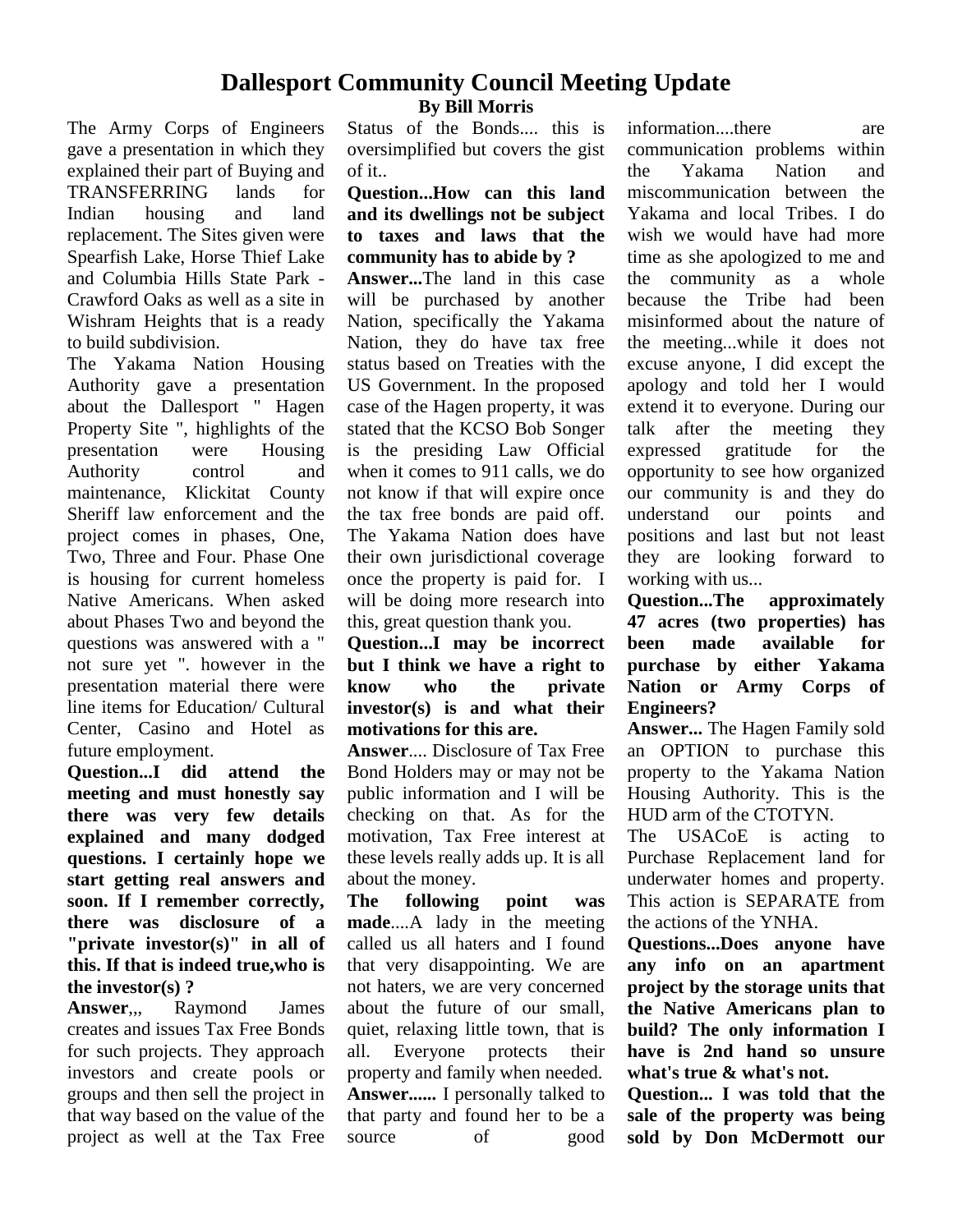#### **Community Council president**

**Answer..... NO....**the property is a private sale between the Hagen Family and the YNHA

**Question....I'm sure that can't be true because that would definitely be a conflict of interest. Please set me straight if anyone has the correct information.**

Answer...Neither Don McDermott nor the company he works with had anything to do with this sale... One of the Hagen children is a real estate agent in Vancouver WA and it was he and he alone that did this.

#### **Question...Can anyone elaborate more on the comments about the meeting and them saying something about a Casino and/or a hotel for employment?**

**Answer....** The Yakama Nation Housing Authority during their presentation did in fact state that future employment would be augmented by a Casino and Hotel complex as well as a Cultural Center and Satellite Education Complex.

#### **Question...Are they talking here in Dallesport?**

**Answer....** The Yakama Nation Housing Authority is looking at placing housing in Dallesport on the Hagen Property. There are multiple phases to their project plans and Phase One is to put in housing... we received no answer when we asked about Phases Two through Four... so there is a lot up in the air and unknown at this time about this .... we are in contact with YNHA and are waiting for calls to be returned.

**Point...** The Hagen Property **IS NOT ZONED COMMERCIAL** and that currently would preclude a hotel motel casino project.... that being said ... the can ask for a change and of course I will make sure that no such development be allowed...and here is why.... Zoning, Transportation, Water, Sewer, Fire... all of these stop that kind of development.... Yes as a community we need to make sure it is not put in the Middle of a Residential Neighborhood.......But we must consider that along US197 or SR 14 that has appropriate access and available services they could request it.... again there is a Asking and then there is a Getting

**Point...**I know everyone is very passionate about the proposed housing development. We have a better chance of being heard by legislators if we refrain from using words like "decimate" and "destruction" in our letters to them and focus on real concerns (impact to infrastructure, schools, emergency services, etc.) and not making assumptions about what the development will look like or the types of people who will be living there. I think there are ways to share these concerns by posing them as questions (How does someone qualify for a home?)

**Answer...**The YNHA is in control of the application process and according to the presentation the first qualifying factor is that the applicant " must be homeless "....while this may cause concern we must look very carefully at what has happened to the make the individuals homeless, i.e., was the party burned out in a fire, did an internal Confederated Tribe issue force them out of there current living situation ? Did the individual request Repatriation to there Natural living site ? These are some of the concerns and questions that were placed before me by my Native American friends and neighbors prior to the

meeting as well as after.. I will be asking these questions to help facilitate a solution.

#### **Question...Who will enforce any rules ?**

**Answer...**This is where is gets even more complicated. For initial Law Enforcement action we call the Klickitat County Sheriff.

For Housing compliance issues it is the YNHA who is responsible for maintenance

#### **Question**... **May I ask, do you reside in Dallesport as well ?**

**Answer...** I was Born in Klickitat County, I was Raised in Klickitat County and yes I reside in Dallesport...My Parents have lived here in this Location since the 1990's and Before that just East of here. I am also a Current Board Member of the Dallesport Community Council. I led action on the Maley Property Request South of the Post Office and I will be leading this action as well. I am a Trained Facilitator / Negotiator and spent my entire Career doing this kind of work in every business segment world wide.

**Question... Should there had been a different decision made when it comes to Incorporation...maybe these up and coming controversial issues could have been avoided? Or at least minimized and had an expected plan set for the community. Growth will continue to happen as long as all rules and regulations are met.**

**Answer...**The cost of running a Incorporated Government is quite a chunk of change....We reside in a Designated Community Area.... and Klickitat County and the various Departments have for the most part been forthcoming on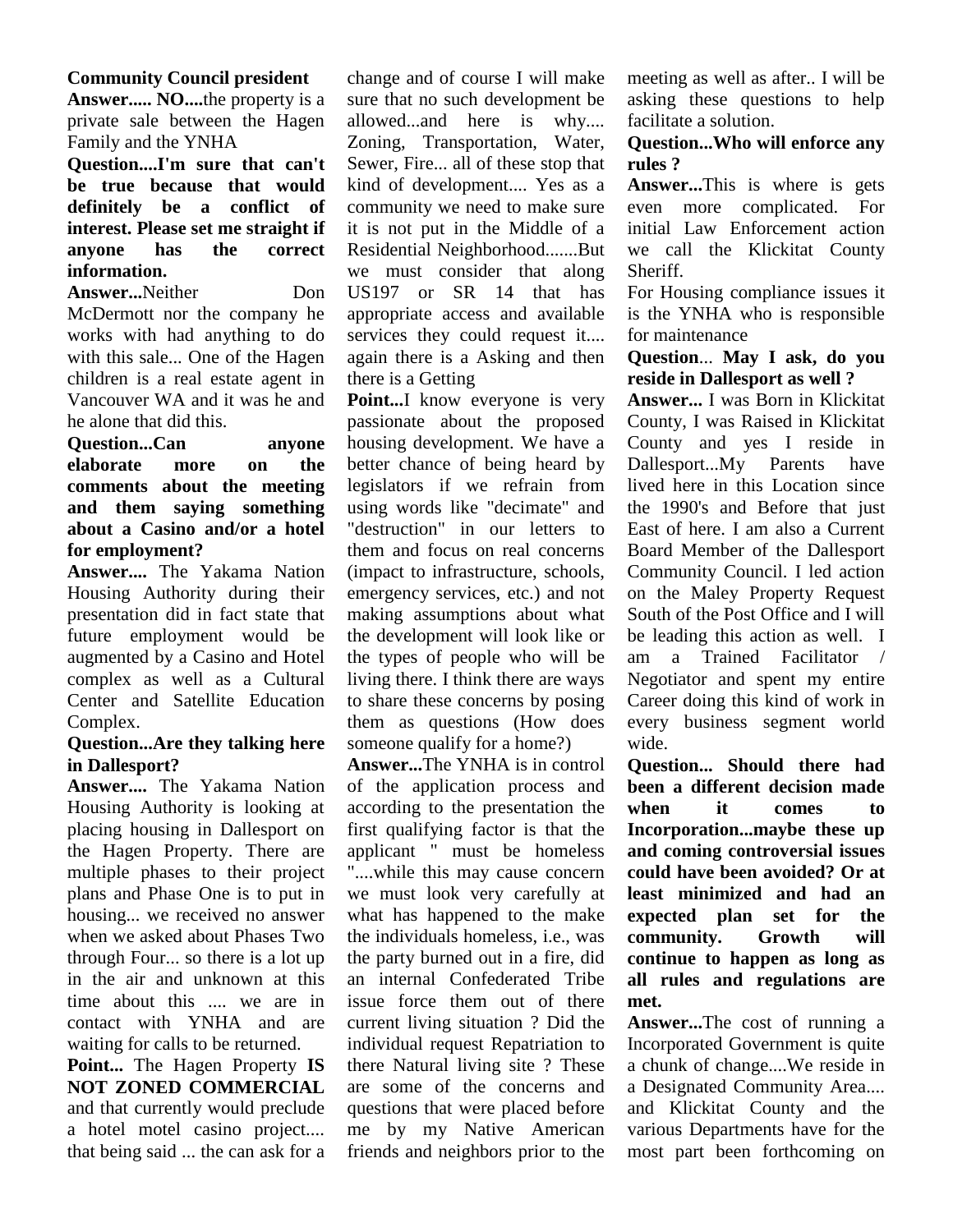providing assistance and doing their jobs. The largest problem that all communities face today is Growth and Growth Issues..... to this end we must realize that we are going to grow and The Klickitat County Government is and has been responsive to our requests and they do understand the Kind of Community we want to be. Any Developer can ask for anything they want..... but there is a Asking and then there is a Getting....All of this is part of a process of Growth. What we are faced with right now.... 200 year old treaties are being completed.... 150 year old agreements are being finalized.... 70 year old contracts are being fulfilled and as you can see, we as current residents are the left to finish off what was Started and never worked on until now....This is never more apparent than when Eric from USACoE talked about being given an USG official directive to complete work started and never completed to this problem existed long before we were born

#### **Question...Has Dallesport ever had the thought or option of being incorporated?**

**Answer...**Yes, there was a discussion about this some 20 years ago. One of the reasons it was a no go is Taxes double, and the population then was minimal compared to now.

#### **Question...Has Dallesport passed on the option?**

**Answer...**beyond the doubling of taxes there will come a time when we will incorporate as a city. There are population counts that need to be considered and the current industries in our area are against it. This is an issue that we will need to address in the near future.

#### **Question**...**When is the next community council meeting?**

**Answer...**The Dallesport Community Council meets every Thursday of every month... so the next meeting is **6- 8-2017..** while there will be a speaker with presentation at this meeting I have asked for some time to give a short update and answer some questions if just to note the questions and get back to you when I have the answers.

#### **Question...I won't be able to attend. When & where will the minutes be available ?**

**Answer...** There were people in the meeting that were recording proceedings.. as to the because it was a Presentation Setting.... there is no document that will cover both presentations..... may I ask that you put your questions out here and I will respond to them as best can, there are many based. unanswered questions and we are working nonstop to get the answers..... please note that this is an ongoing situation and as developments happen I will keep everyone posted here.

#### **Question...How do we get to the development you saw?**

**Answer.....** I have placed a call to YNHA and asked for a tour of the YNHA projects in Wapato and Toppenish... the Target date is Sunday June 4th, I talked to Preston at the YNHA and he will be checking with Craig and Davis solutions to see what we can arrange.

**I have also asked a community member to check on rates to rent a bus. At a minimum I would like to meet at the**

**Yakima Nation Casino, perhaps have lunch and go on a tour. At a maximum would like us to rent a bus, get picked up The Dallesport Middle School and be driving to Toppenish and then have a YNHA member present a talk and tour on our bus so that everyone can get information at the same time. As this develops I will let you know.... I should have the Bus Rental Rates on 5-15-2017.**

#### **Question...Why are the Yakima Indian's needing riverfront property?**

**Answer...**Native American Peoples ( Tribes ) lost their lands and river access when the Bonneville Dam, The Dalles Dam and the John Day Dam created lakes and flooded there lands.

**Treaties** were with tribes and Councils and US Government **Agreements** were US Government Based and could be US Army Corp of Engineer **Contracts** are also US Government Based and are primarily US Army Corp of Engineer based.

I wish to point out that my family has been in this area before Washington State even existed. Growing up I remember the houses along the river and locations there of. These are legal documents and they do need to be executed and completed. I am very grateful to be working on this project for our area as I there are workable to the problems presented and I will do everything to make sure that a reasonable and workable solution is found to benefit every American Citizen.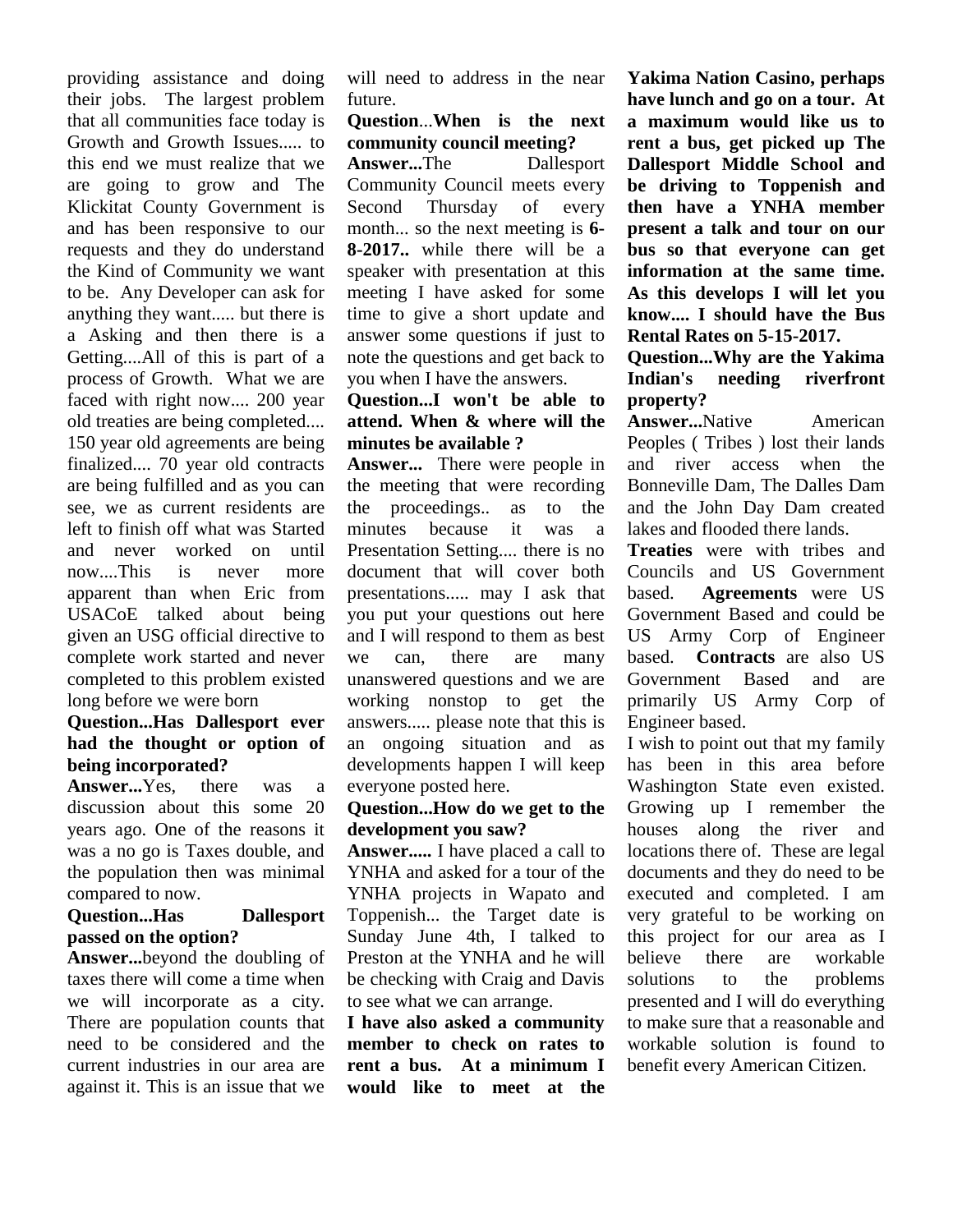#### **Fly-In**

Department and the Columbia Gorge Regional Airport present the  $3^{\text{rd}}$  FlyIn.

We have a Special Guest that will be attending this years Fly-In.

Colonel Dick Cole, Jimmy restored many WWII aircraft, Project.

are: The P-51 Mustang (Rides Available), P-40 Warhawk, T-6 Texan (Rides Available), The Fireboss, and the DC-7, Air Tanker. Scenic flights and Helicopter Rides are also available.

Fire Department will be serving breakfast at 7am and Lunch at 11am, vendor space is still available at no cost this year. (No Food Vendors). Bounce House and go carts for on Display, and vendor booths.



45 Airport Way Dallesport, WA **Ticketed Event - Noon in the GAS Maint. Hanger • \$5 • Vets Free** 

#### **George Cooper Receives State Award for Community Leadership**

Lyle High School Alumnus George Cooper, Lyle Class of 1958, was honored on May 23 as a 2017 Washington Association of



School Administrators (WASA) award winner for community leadership. The award was presented at WASA's awards ceremony at the Educational Service Center 112 in Vancouver, Washington.

Although the school has undergone many changes since he graduated in 1958, Cooper has remained a passionate supporter of Lyle High School. Most recently, George has championed the creation of a weight facility to benefit our student athletes and our entire community.

He has personally donated \$5,500 to make this facility a reality and has spent hours helping procure slightly used equipment, frequently partnering with current Lyle students to do so. "We are proud to have him as a graduate and leader in our alumni association and so thankful for his mentorship to our current day Cougars," Superintendent Andrew Kelly said.

When asked why he does all that he does, Cooper replied, "Because in Lyle, ALL means ALL!"

"We thank George for his heart and passion for our kids," Kelly added.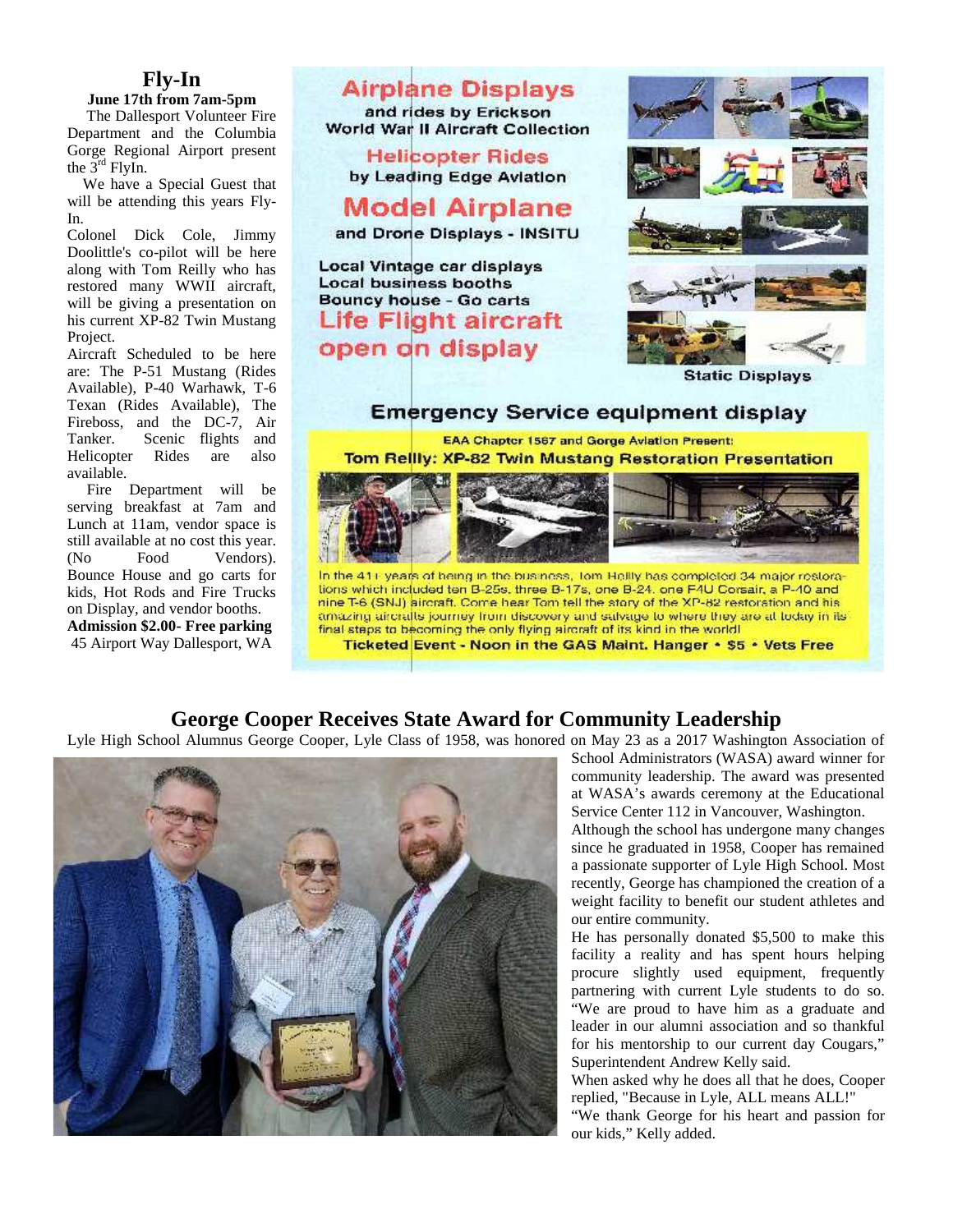## Congratulations Lyle High School Class of 2017



First row: Kelli Perkins, McKenzie Monagon, Winter Keeling-Bergin, ShyAnn Cook Second row: Philip Kilian, Gage Mattox, Dakota Saunders, Ronald Yarnell Back Row: Jesse Hickman, Cameron Harris, Tanner Torres, Thomas Carlock, and Jacob LaVine Not pictured: Delsie Logan.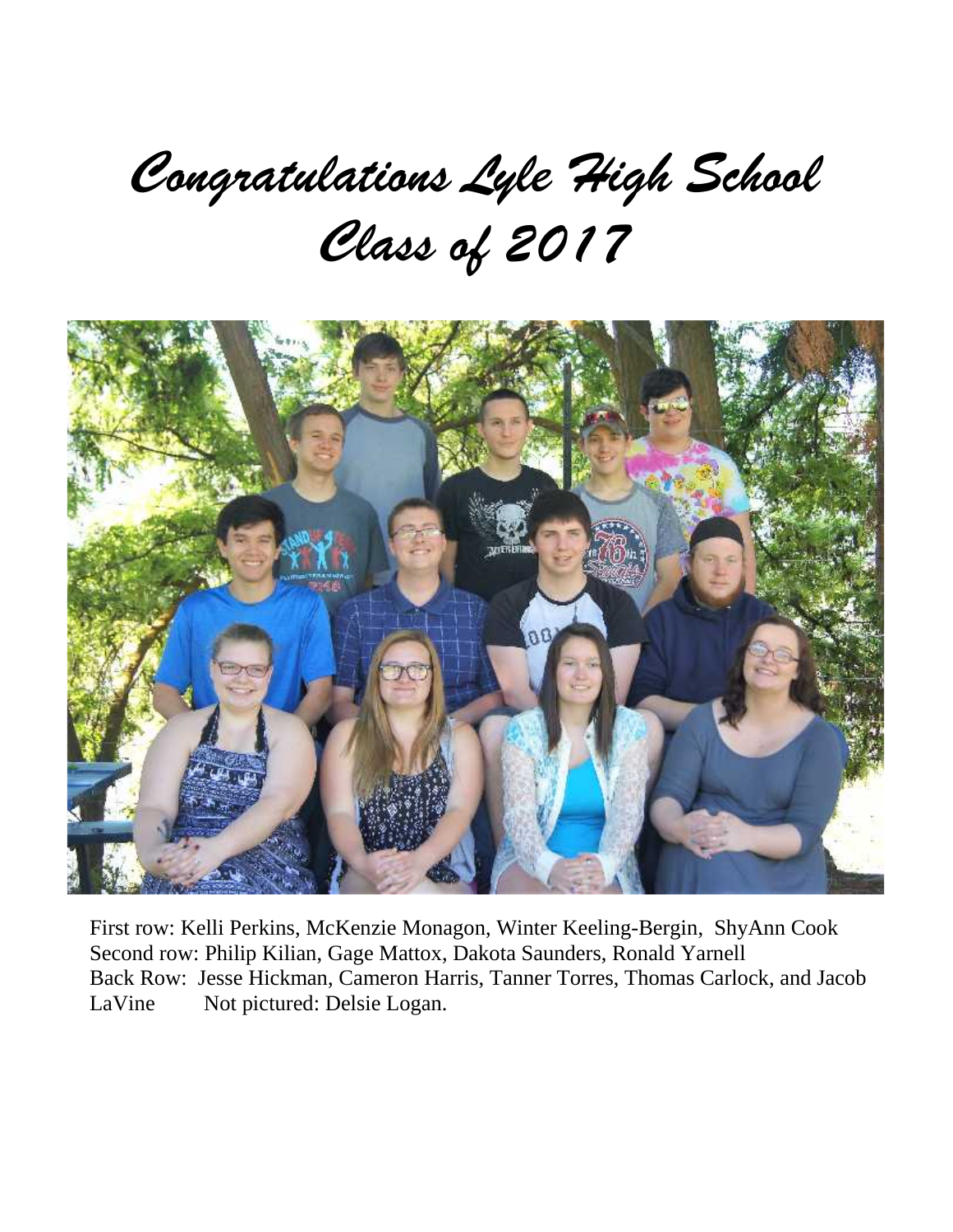# LYLE SCHOOL DISTRIC

For the latest information on Lyle School District, visit the website for the school district. **http://www.lyleschools.org/site/default.aspx?PageID=1**

#### **Graduation will be Saturday, June 3, at 2 p.m. Due to the many snow days this year, the end of the school year will be June 19 to allow us to make up most of those days.**

#### **Foreign Exchange**

Wanted: 3-5 families interested in hosting a foreign exchange high school student in the 2017-18 school year. Students may visit for a half-year or full year placement and have expressed interest in a small town/rural experience. Hosting a foreign exchange student is rewarding and educational for both visitor and host alike, and often leads to lifelong friendships. Want to know more? Message us, or e-mail andrew.kelly@lyleschools.org.

#### **Summer Camp**

We have been offered a chance to support Lyle and Klickitat children going to camp! As part of our coalition partnership, Columbia Gorge Peace Village has generously offered to provide scholarships for young people in the Klickitat and Lyle area to attend their summer camp Aug. 7-11 in Mosier. If you are aware of families with young people who might be interested in this opportunity, contact Rita as soon as possible. She will be supporting interested families through the application process and with any logistics like transportation and other support needed. Rita Pinchot KLASAC Coordinator Klickitat-Lyle Against Substance Abuse Coalition at (360) 952-3569 or email at klasaccoordinator@gmail.com

#### **Spring Youth Forum**

Looks like our students had a great time at the Washington Prevention Spring Youth Forum at the Great Wolf Lodge! They were there representing TADAA, our local youth coalition against alcohol and drug abuse. The goal of the Spring Youth Forum is to recognize and reward youth prevention teams that have implemented a successful prevention project within their communities and give students from across the state an opportunity to learn from one another. Read more about TADAA and the Spring Youth Forum here, http://springyouthforum.org/.



#### **KLASAC**

**(Klickitat, Lyle Against Substance Abuse Coalition) 5 - 6:30 pm** Meets the 3rd Wed of each month. **2017 Senior Class** Alternates between Klickitat and Lyle

**The Library Bookmobile Summer Hours Tuesdays June 13th., 27th. Murdock 10:30am – 11:15am Wednesdays June 7th., 21st Lyle Market -10:40am-11:30am Dallesport School- 12:30pm – 3:00pm Dallesport PTO Meeting Tue, June 6th . 2:45pm – 3:45pm Monthly on the first Tuesday School Board meetings will be held @ 6pm on the fourth Tuesday June 27, 2017**  *Support your school and attend a meeting.*OUGAR CUB

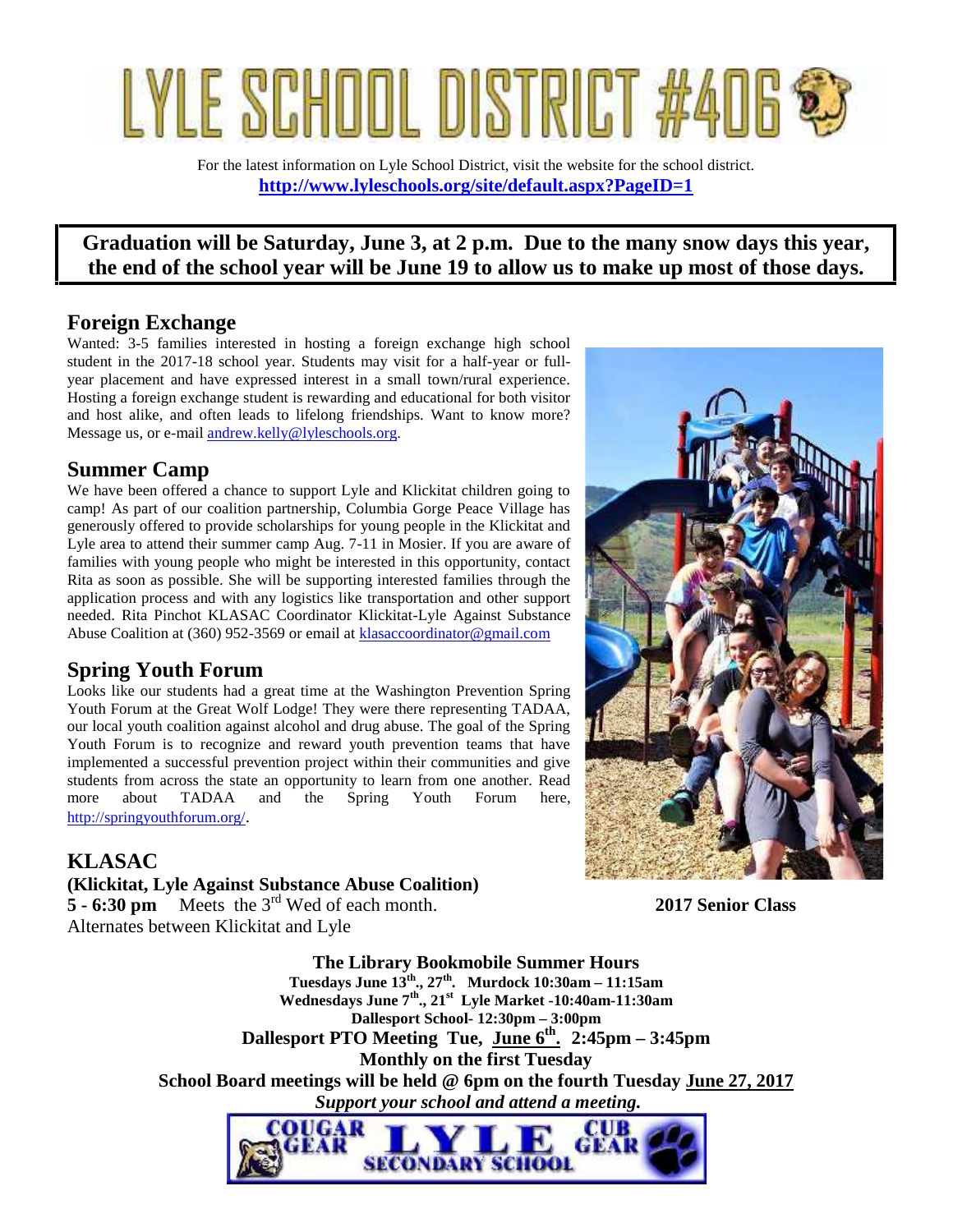#### **Twin Bridges Museum**

Do you have any military service photos of Lyle residents, Lyle grads, and others who've played a part in Lyle's history to date? What about uniforms, caps and other memorabilia? Lyle's very own Twin Bridges Museum is hosting a military exhibit beginning Memorial Day weekend and running through the summer -- and they're looking for military pictures and memorabilia. Please share! Museum staff will even come pick them up. Contact Darla Brashers at 541-993-4332 or Barbara Mills at 509-365-3903.

https://twinbridgesmuseum.wordpress.com/

#### **Solar Saturday June 3, 11am-4pm**

Bob Yoesle from Friends of the Goldendale Observatory will present a solar viewing free to the public Saturday, June 3 from 11 am to 4 pm at Columbia Gorge Discovery Center, weather and clouds permitting This event will be held, weather permitting (sorry, we can't control clouds) from 11 am to 4 pm. This event is FREE to the public and will be held outside the museum. Museum admission still applies for visitors who wish to see the exhibits.

Columbia Gorge Discovery Center The Dalles, Oregon, 97058. For more information call 541-296-8600 ext. 201 between 9:00 am and 5:00 pm daily or visit www.gorgediscovery.org.

#### **Choral Song Fest June 10 & 11, 2017**

"June is Bustin' Out All Over" on June 10 and 11 when Cascade Singers and Cascade Youth Choir present "The Great American Choral Song Fest." The concert includes folk tunes, show tunes, spirituals, and jazz standards in a sampler of songs made in the U.S.A. The venue is St. Paul's Episcopal Church, 1805 Minnesota St., The Dalles. Saturday's concert begins at **7 p.m. and** the Sunday concert starts at **3 p.m.** Admission is by donation at the door.

#### **Music at Fort Dalles Museum**

#### **June 25, 4:00 PM - 6:00 PM http://www.fortdallesmuseum.org**

Live Music on the lawn at Fort Dalles Museum Food available from The Dalles Farmer's Market

500 West 15th and Garrison Streets The Dalles, Fort Dalles Museum 5411-296- 4547 FREE but donations appreciated

#### **Lions Club Breakfast June 3, 2017**

 Breakfast is from 7 to 10 a.m. at the Lions Community Center in Lyle. \$7.00 for adults & \$4.00 for children.

#### **7th Annual Beer Festival**

With more than 50 beers from 25+ breweries from Oregon and beyond, we're committed to providing a taproom experience for attendees. Each brewery has been asked to bring at least two types of beer. Food Trucks - Lawn Games - Vendors

This is a 21 years and older event. Photo ID with date of birth will be required for everyone no matter your age. No exceptions. *All proceeds will benefit The Dalles Civic Auditorium.*

#### **FamFest Festival de Mexico June 17, 11:00 AM - 10:00 PM June 18, 12:00 PM - 9:00 PM**

This family friendly event will be held at the **Lewis & Clark Festival Park** on June 17 from 11:00AM to 10:00PM. Kids from ages 2 to 102 will have fun together while they create art in the Art Pavilion, enjoy music, eat delicious food and play games in the Funderdomes. Attractions include a portable Zipline, Monkey Motion Trampolines, climbing wall, a Pedal Go karts racetrack, miniature golf, petting zoo, pony rides and bounce houses. There will also be musical guests and entertainment by renowned juggler & comedian Angel Ocasio.

ACTS Office: (541) 298-4277

\$5 per person \$15 per family \$10 for bracelet (includes admission)

#### **Peter and Wendy - Auditions**

**June 19, 2017 10:00 AM - 12:00 PM http://www.thetheatrecompany.org/au ditions.htm**

Interested actors and actresses ages six thru 18, entering grades one through 12. Monday, June 19, 2017 10 a.m. People are welcome to come 15 minutes early. Those auditioning should arrive at start time and plan to stay for the full two hours Acting experience is helpful, but not necessary and no advance preparation is required. Assistant Directors will also be cast to aid in rehearsals throughout the week and take This production is a musical. Performance Date: Saturday, June 24, 2017 @ 2 p.m. & 7 p.m. Missoula Children's Theatre is supported by a grant from Wasco County Cultural Trust Coalition with funds from the Oregon Cultural Trust to support Oregon's arts, heritage, and humanities.

The Dalles High School Auditorium 220 East 10th Street, Contact: Melanie Brown (541-993-4399) or Ray Swift (541-980-7717) if you have questions.

People cast will have a \$40 tuition fee. Tuition scholarships are available for families who need them.

#### **Get Me a Folksinger**

Join Libby Burke**, Friday, June 9,** for "Get Me a Folksinger! Woody Guthrie and the BPA" at Columbia Gorge Discovery Center and Museum, 5000 Discovery Drive, The Dalles, Oregon. Burke is an archivist at the Bonneville Power Administration Library. Guest musician Bill Murlin will play Woody Guthrie songs. Tickets for the 6 p.m. dinner and program are \$19, the 7 p.m. program only is \$5. Purchase tickets by June 7. For tickets and information call 541-296-8600 ext. 201, or visit www.gorgediscovery.org

#### **Original Courthouse Annual Meeting June 3. 2017 1:30pm**

The Original Wasco County Courthouse annual meeting and program takes place Saturday, **June 3 at 1:30 p.m.** The program features silent movies filmed in the local area including "Deschutes Driftwood" (1916), "Trails that Lure" (1920), and more. There is no charge for admission to the meeting and program. Summer hours at the Courthouse are 11 a.m. to 3 p.m. Thursdays, Fridays, and Saturdays through Sept. Admission for regular open days is free to members and \$3 per adult, \$2 for ages 12 to 18, and \$1 for children ages 6 to 12. The Original Courthouse is located at 410 W. 2nd Place, behind the Chamber of Commerce.

#### **Firehouse Sale**

The High Prairie Firehouse Sale was always held the weekend after Mothers' Day, but this year it will be held **June 23-25.** This will be the 18th year of the event, and organizers are preparing a giant rummage sale, food booth, rifle and sportsman raffle, quilt raffle, silent auction and car show. The proceeds will go to support Volunteer Fire District #14 and the High Prairie Community Center.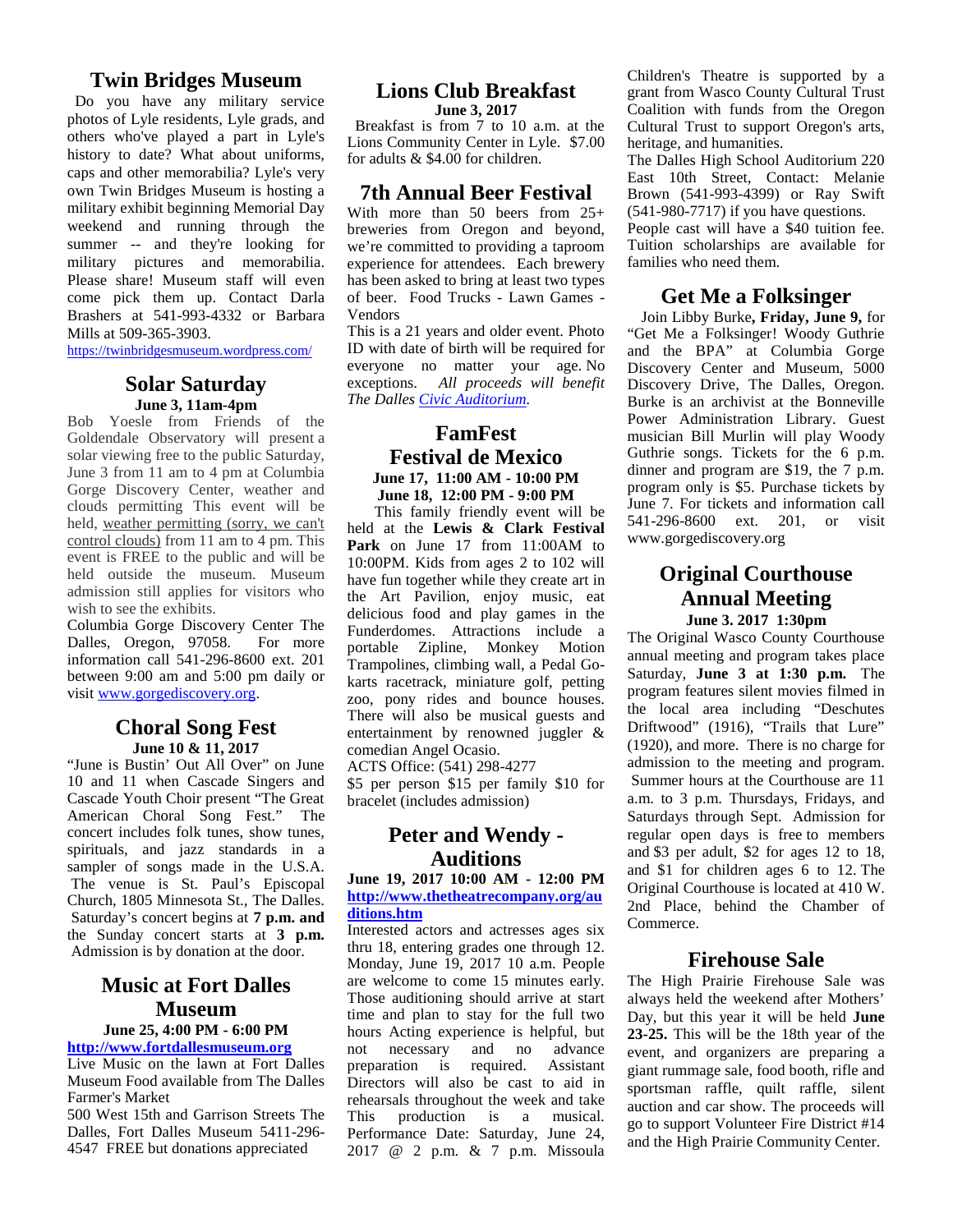## **Dallesport-Murdock Community Calendar**<br>Dallesport-Murdock Fire Dept. KCFD#6 Dallesport-Murdock Community Cour

**630 Central Ave. P.O. Box 215 767-1252** 

**Dallesport-Murdock Community Council**<br>136 6<sup>th</sup> Ave. P.O. Box 8

**Post Office hours are 8am-2pm M-FSat. 7:30am-11:00 for package pick up only Phone 767-1577**

| <b>June 2017</b><br>May<br>July                                                                                                                           |                                                                                              |                                                                                                                                         |                                                                                                                  |                                                  |                                                                         |                                                                                                                    |  |  |
|-----------------------------------------------------------------------------------------------------------------------------------------------------------|----------------------------------------------------------------------------------------------|-----------------------------------------------------------------------------------------------------------------------------------------|------------------------------------------------------------------------------------------------------------------|--------------------------------------------------|-------------------------------------------------------------------------|--------------------------------------------------------------------------------------------------------------------|--|--|
| <b>Sun</b>                                                                                                                                                | <b>Mon</b>                                                                                   | <b>Tue</b>                                                                                                                              | <b>Wed</b>                                                                                                       | <b>Thu</b>                                       | Fri                                                                     | <b>Sat</b>                                                                                                         |  |  |
|                                                                                                                                                           |                                                                                              |                                                                                                                                         |                                                                                                                  | 11                                               | 2<br><b>Senior</b><br><b>Advisory</b><br><b>Meeting</b><br>10:30am-12pm | 3<br><b>First Saturday</b><br><b>Breakfast</b><br><b>Lyle Lions</b><br><b>Club</b><br>7am-10am                     |  |  |
| 4<br><b>Lyle Lions</b><br><b>Club. Potluck @</b><br><b>6pm, Meeting @</b><br><b>6:30pm</b><br>509-365-2921 for<br>info<br>>>>>>>>>>>>>>><br><b>Monday</b> | 5<br><b>Tribal Housing</b><br>Meeting @<br><b>Community</b><br><b>Center</b><br>6:30-9:30pm  | 16<br><b>Dallesport PTO</b><br>$2:45-3:45$<br><b>Senior Lunch</b><br><b>Lyle 11:30am</b>                                                | <b>Bookmobile</b><br><b>Lyle Market</b><br>10:40-11:30am<br><b>Dallesport</b><br>12:30-3:00pm                    | l8<br>Community<br>Council<br><b>Meeting 7pm</b> | <u>lg</u>                                                               | 10                                                                                                                 |  |  |
| 11                                                                                                                                                        | 12                                                                                           | 13<br><b>Senior Lunch</b><br><b>Lyle 11:30am</b><br><b>Bookmobile</b><br><b>Murdock</b><br>10:30-11:15am                                | 14<br><b>Fire Dist. Biz</b><br>Meet 6pm<br><b>Commissioners</b><br>Meet 7pm<br><b>Water Dist.</b><br>Meet 6pm    | 15                                               | <b>16</b><br><b>Airport Board</b><br><b>Meeting 7am</b><br>@Airport     | 17<br><b>Fire Dist</b><br><b>Breakfast</b><br><b>Fundraiser</b><br>@ Fire Hall<br>7-10am                           |  |  |
| 18<br><b>Lyle Lions</b><br>Club. Potluck @<br>6pm, Meeting @<br><b>6:30pm</b><br>509-365-2921 for<br>info<br>>>>>>>>>>>>>><br><b>Monday</b>               | 19<br><b>Tribal Housing</b><br>Meeting @<br><b>Community</b><br><b>Center</b><br>6:30-9:30pm | <b>20</b><br><b>Senior Lunch</b><br>Lyle 11:30am                                                                                        | $\overline{21}$<br><b>Bookmobile</b><br><b>Lyle Market</b><br>10:40-11:30am<br><b>Dallesport</b><br>12:30-3:00pm | $ 22\rangle$                                     | 23                                                                      | 24                                                                                                                 |  |  |
| 25                                                                                                                                                        | 26                                                                                           | 27 Senior Lunch 28<br><b>Lyle 11:30am</b><br><b>Bookmobile</b><br><b>Murdock</b><br>10:30-11:15am<br><b>School Board</b><br>7pm Lyle HS |                                                                                                                  | 29                                               | 30                                                                      | Notes:<br><b>Volunteer</b><br><b>Firefighters</b><br>meet<br><b>Tuesdays 6pm</b><br><b>Dallesport Fire</b><br>Hall |  |  |